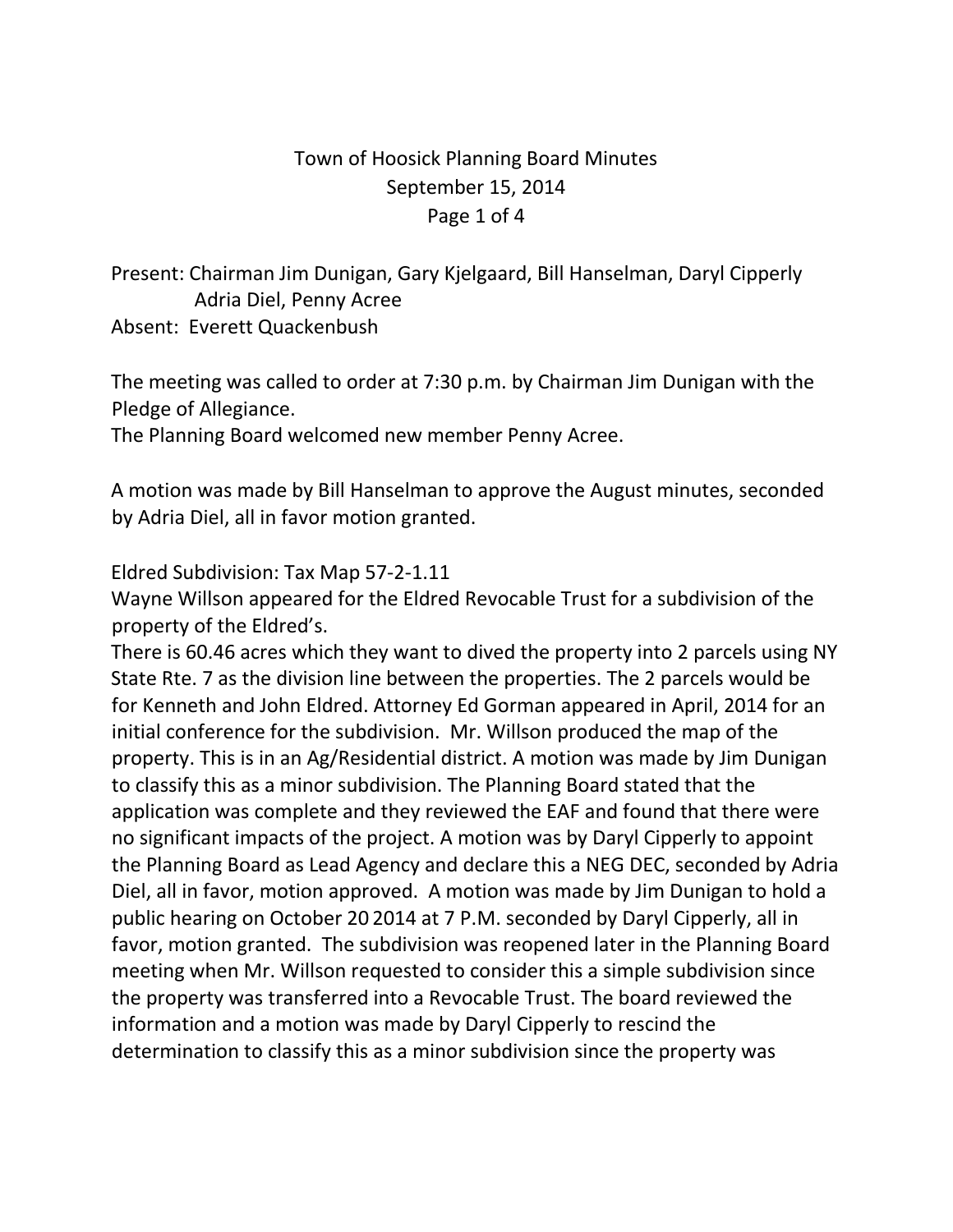### Town of Hoosick Planning Board Minutes September 15, 2014 Page 2 of 4

transferred into a Revocable Trust, seconded by Adria Diel, all in favor, motion granted. A motion was made by Gary Kjelgaard to declare this a 3 lot subdivision, seconded by Penny Acree, all in favor, motion granted.

Brimmer Farms-Subdivision Tax Map #58.-2-1.111

Jim Dunigan recused himself from the Planning Board table.

Daryl Cipperly was made temporary Chairman.

Attorney Stanton King reviewed the paperwork and he stated that this was an unlisted action.

William Johnston, representative for Brimmer Farms stated the proposed subdivision was a 5 lot subdivision. The Planning Board reviewed the remainder of the paperwork and the map and made a decision the application was complete. The Planning Board reviewed Part II of the EAF and the board found no significant adverse effects of any kind likely to result. A motion was made by Bill Hanselman that the application was complete, seconded by Gary Kjelgaard, all in favor, motion granted.

A motion was made by Bill Hanselman to classify this as an Unlisted Action and that the Planning Board would be Lead Agency, seconded by Gary Kjelgaard, all in favor, motion granted. A motion was made by Bill Hansleman to declare this a NEG DEC., seconded by Gary Kjelgaard, all in favor, motion granted. A motion was made by Bill Hanselman to hold a public hearing on October 20, 2014 at 7 P.M. seconded by Penny Acree, all in favor, motion granted.

Brimmer Farms: Boundary Line Adjustment Tax Map # 57.-2-19 William Johnston appeared for the Brimmer Property on West Rte. 22 for a boundary line adjustment of 20+ acres. He stated the neighbors would like to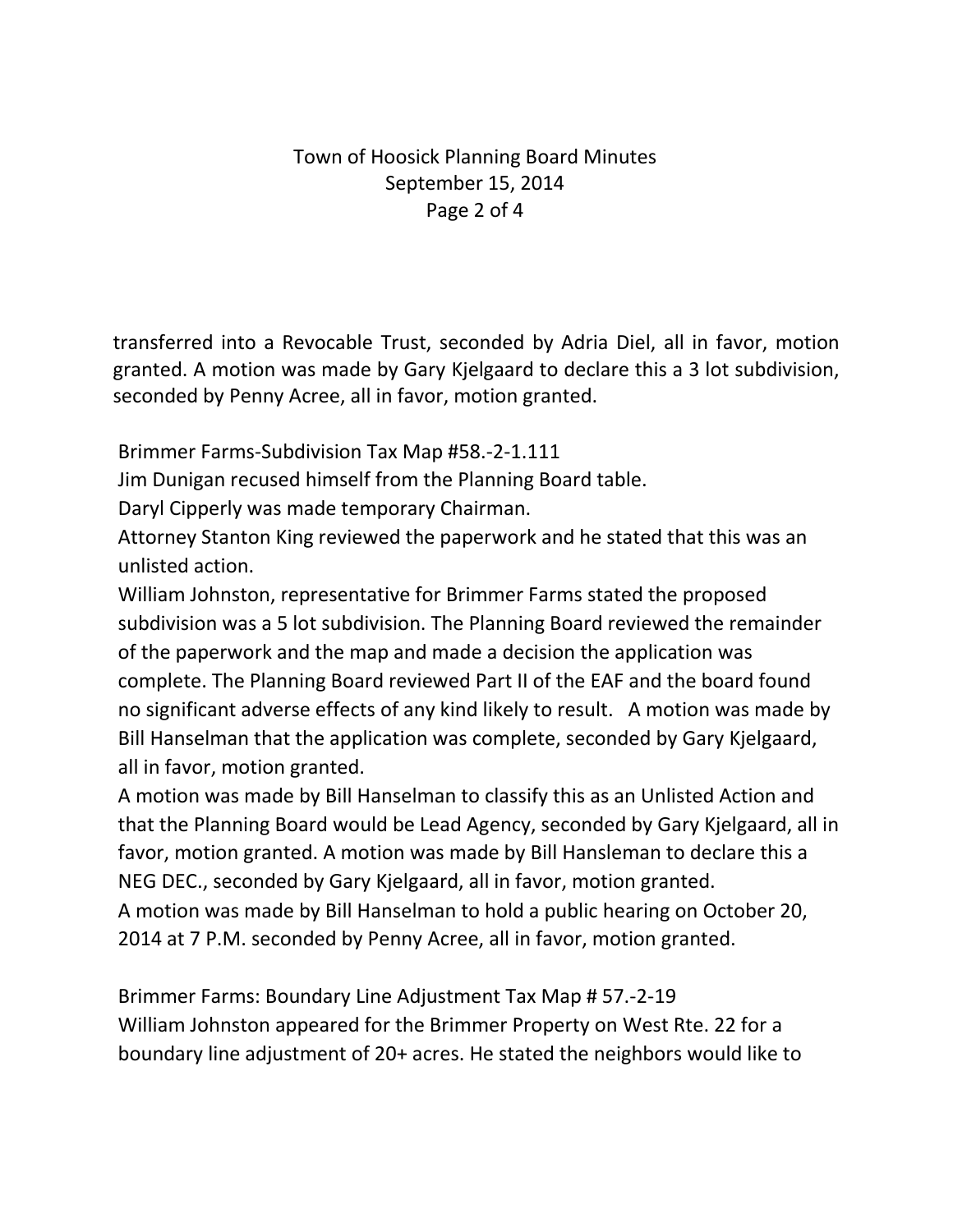# Town of Hoosick Planning Board Minutes September 15, 2014 Page 3 of 4

purchase property from the Dunigan property. The line is now being surveyed. Mr. Johnston will be on the agenda for October.

Jim Dungan returned to the Planning Board table and returned as Chairman

### Walker Subdivision- Tax Map # 5.-1-20

Kendall Baker appeared for an initial conference for the Walker Simple Subdivision located on Rte. 67 in the Town of Hoosick. They would like to split about 2 acres from parcel #1 and add it to parcel #2. Mr. Baker stated that about 90% of the property is in the Town of Hoosick and the remainder in the Town of Pittstown. Parcel 1 is farmland and Parcel 2 is a farm house with 2 acres to be sold by Land View Holdings. The property is in an Ag/Residential area. The road frontage is sufficient. Mr. Baker will be on the agenda for October.

#### George Verschoor-Subdivision

George Verschoor appeared before the Planning Board regarding his property At 386 Beechwood Road. He would like to divide his property into 2 lots. He would like sell and leave 2 acres with the house and the remaining 3 acres to be added to a 6 acre parcel and that will become 9 acres with his property. This would be a 2 lot simple subdivision. Mr. Verschoor will be on the agenda for October.

Patricia Popson- Boundary Line Adjustment Tax Map# 27.14-1-8.11 Mr. Willson appeared for Patricia Popson for a boundary line adjustment of the property at 35 Scott Street in the Town of Hoosick. He stated that she would like to do a boundary line adjustment of the 1 acre of Patricia Popson's property to be annexed to the lands of Robert Paulin to increase his property to 5.9 acres. It is in a residential area. The board reviewed the map and application. A motion